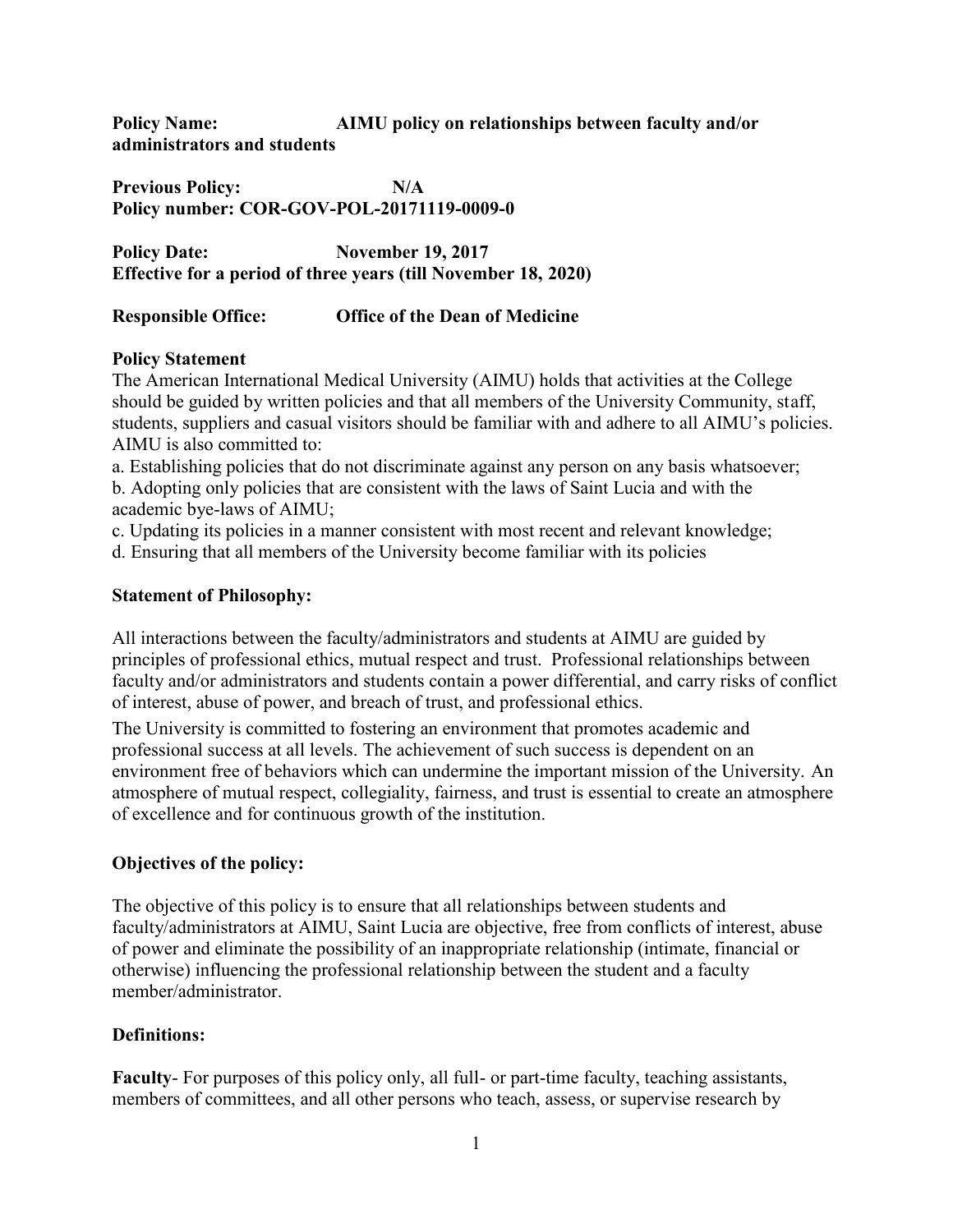students. Individuals who prepare important academic documents and have overall responsibility for different types of student records, supervision and conduct of various examinations shall also come under the purview of this policy.

**Administrator – For purposes of this policy an administrator is defined as someone who occupies a position of superiority in their relationship with students. These individuals have a power differential in their dealings with students which can lead to bias. At present in AIMU, Saint Lucia, administrators are the Vice-President Administration, Director of student admissions, accounts personnel, facility manager, IT manager, laboratory manager and librarians. This list can be expanded at a future time with the growth of the University.**

**Students**- Student would be all persons who had been registered for a course of study at AIMU but who had not graduated, withdrawn or expelled from the University.

**Inappropriate Behavior-**Any behavior that demonstrates disrespect for others or lack of professionalism in interpersonal conduct, such as unwanted physical contact or the threat of the same, sexual harassment or harassment based on age, gender, race, ethnicity, national origin, religion, disability or sexual orientation, cyber bullying, verbal insults, discrimination of any form, or requests for others to perform inappropriate personal errands unrelated to the didactic, investigational, or clinical situations. Various forms of inappropriate behavior are detailed in subsequent sections of the document.

**Consensual relationship-**Any dating, romantic, or sexual relationship. As there is a power differential in the relationship between a student and a faculty member or administrator these relationships cannot be regarded as consensual as the student may be consenting because of the power differential.

**Socialization** - Social interaction with the students outside of the University settings such as visiting homes of faculty or students for functions and social gatherings that are not school related. These are potential sources of conflict of interests and can also lead to bias, partiality and favoritism. These are mentioned in detail in later sections of the document.

**Position of authority**- Includes but is not limited to situations in which the faculty member is responsible for evaluations/assessment of a student for admission, coursework, promotion, financial aid, research and any other type of supervision, suspension, expulsion, or other discipline.

### **Policy:**

This policy prohibits consensual relationships between:

- Faculty, administrators or University teaching affiliates ("teaching affiliates") and students;
- Student employees/student tutors and any student whom that student employee/tutor teaches, manages, supervises, advises, or evaluates in any way; and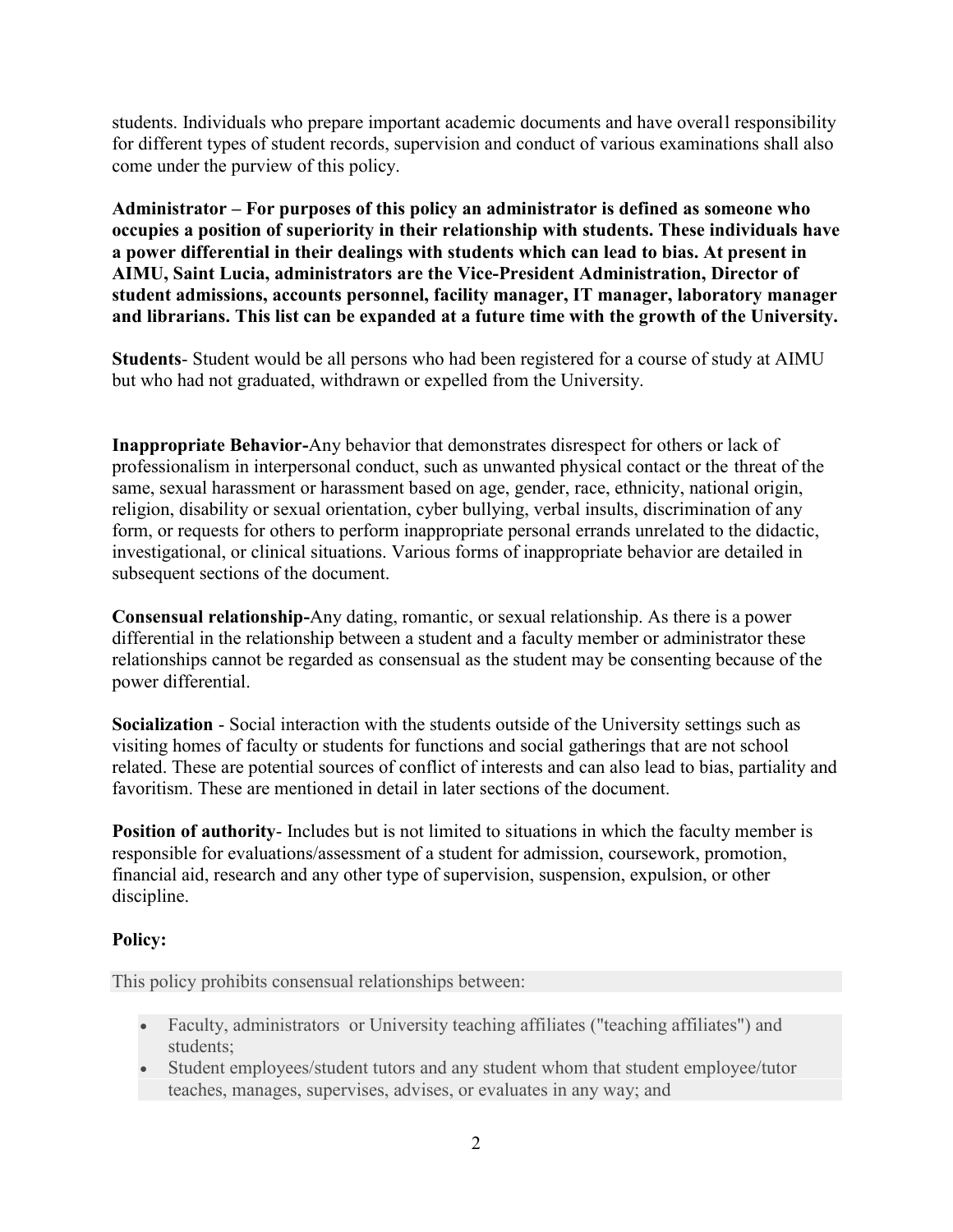Faculty, administrators and/or affiliates where one teaches, manages, supervises, advises, or evaluates the other in any way

In the event a prior consensual relationship exists between faculty, administrators, affiliates, and students the following steps *must immediately* be followed by the person in the position of greater authority or power:

- a. report the consensual relationship to the Dean and the VP Administration
- b. cooperate in the development of a mitigation plan designed to reduce or eliminate the conflict of interest and the potential for exploitation or the appearance of exploitation or favoritism.

If a prior consensual relationship exists between faculty or administrators of the University and one of those persons is presented with the opportunity to teach, manage, supervise, advise, or evaluate the other in any way, the existing relationship must be reported by the individual in the position of greater authority or power to the appropriate University officers (Dean and Vice-President Administration) as soon as possible and prior to the individual accepting a role that would create a conflict of interest and the potential for exploitation or the appearance of exploitation or favoritism, and a mitigation plan must be developed.

### Mitigation Plan

If the conflict of interest and the potential for exploitation or the appearance of exploitation or favoritism can be successfully mitigated and managed, a written mitigation plan will be produced within ten (10) business days of the report (unless there are reasonable grounds for additional time) by the dean and the Vice-President of Administration

If the conflict of interest and potential for exploitation or the appearance of exploitation or favoritism created by the consensual relationship cannot be successfully mitigated and managed, then the consensual relationship is prohibited.

#### **Interactions with students:**

Faculty members or administrators who have a personal or familial relationship to a student must have no involvement in the academic assessment of that student. Faculty members who serve as members of the Promotions Committee must also recuse themselves from any deliberation if they have provided health services to a student.

Interacting with students for the purpose of personal gain either financial or otherwise and Unless related by familial or marriage ties staying together with a student/s under the same roof or house is strictly forbidden. 'Staying in the same house' means the faculty and the student is sharing some living areas or spaces.

Faculty or administrator's involvement in students' private affairs, private parties and money related matters is strictly not allowed.

**Faculty members or administrators are prohibited from subletting rooms in their apartments to students of the University as this can lead to the possibility of bias** Students must not be invited to or participate in faculty parties and get-togethers.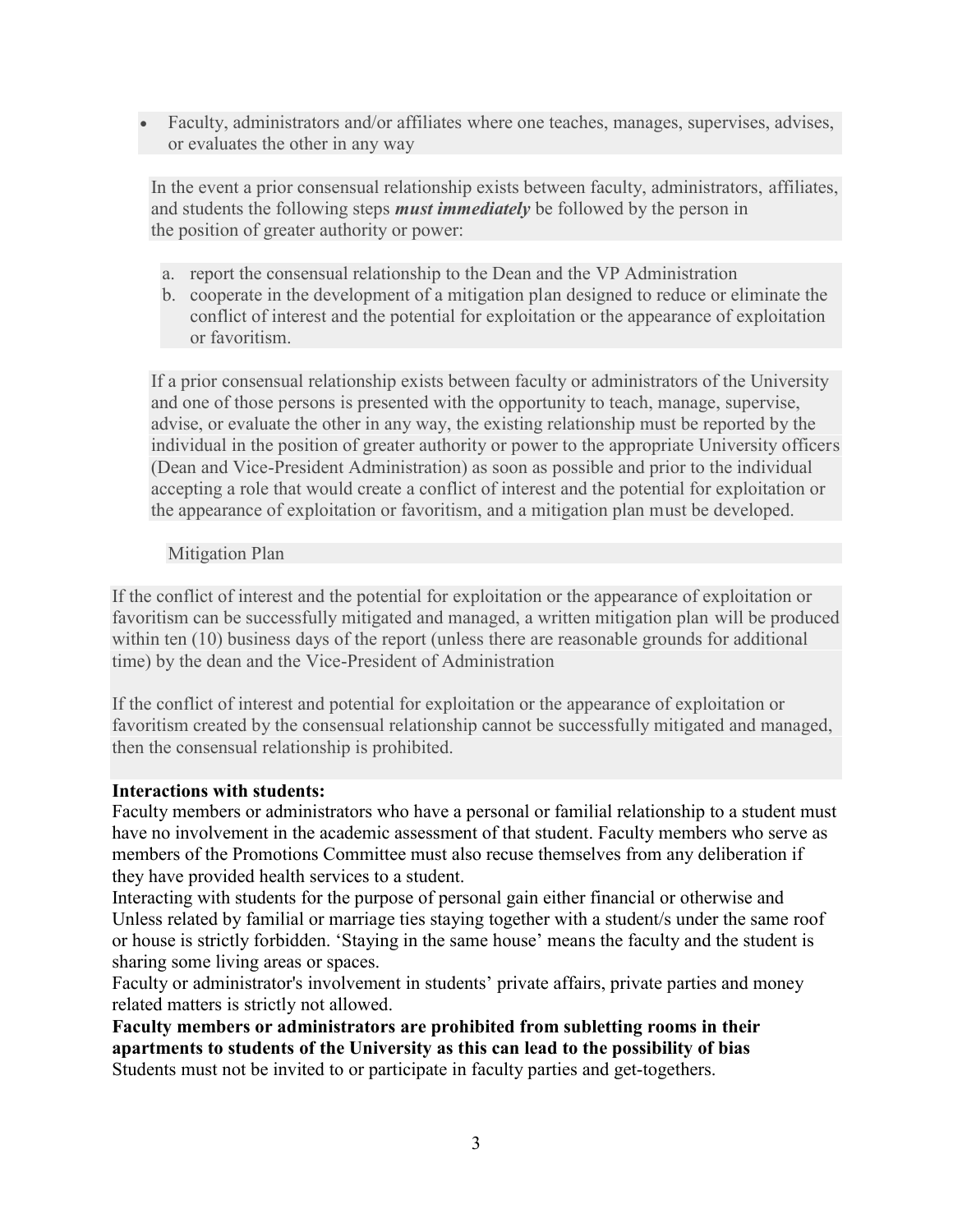It is strongly recommended that faculty members or administrators do not entertain students either individually or in groups at their places of residence.

Faculty and/or administrators who were once students of the University will also come under the purview of this policy. They should strictly abide by this policy while interacting with other students including their batch mates. Faculty members should also be aware that the former student is now an employee and should interact with them in an appropriate manner.

Faculty members or administrators should not engage in inappropriate behaviors, socialization or intimate/consensual relationships with students, regardless of whether faculty members have professional positions of authority with respect to students, such as teaching a course, evaluating, supervising, or advising students as part of an educational program. Even when faculty members or administrators have no professional responsibility for students, they should not engage in inappropriate behaviors or intimate relationships with students, and should be sensitive to the perceptions of other students that the student who has an intimate relationship with the faculty member or administrators may receive preferential treatments from them.

### **Other Behaviors Inappropriate to the relationship between faculty/administrator and student**

These behaviors are those which demonstrate disrespect for others or lack of professionalism in interpersonal conduct. Although there is inevitably a subjective element in the witnessing or experiencing of such behaviors, certain actions are clearly inappropriate and will not be tolerated by the institution. These include, but are not limited to, the following:

- unwanted physical contact (e.g. hitting, slapping, kicking, pushing) or the threat of the same;
- sexual harassment (including romantic relationships between teachers and learners in which the faculty member has authority over the learner's academic progress) or harassment based on age, gender, race, ethnicity, national origin, religion, disability or sexual orientation;
- loss of personal civility including shouting, personal attacks or insults, displays of temper (such as throwing objects);
- discrimination of any form including in teaching and assessment based upon age, gender, race, ethnicity, national origin, religion, disability, or sexual orientation;
- requests for others to perform inappropriate personal errands unrelated to the didactic, investigational, or clinical situation at hand;
- grading/evaluation on factors unrelated to performance, effort, or level of achievement.

More details of possible inappropriate behaviors are mentioned below.

Verbal

• Yelling or shouting at a student • Humiliation or putdown (e.g., disparaging remarks about being in medicine) • Racial, ethnic, or sexual orientation discrimination (e.g., slurs, jokes, prejudiced remarks) • Non-constructive criticism • Threatening to hit or to cause harm to others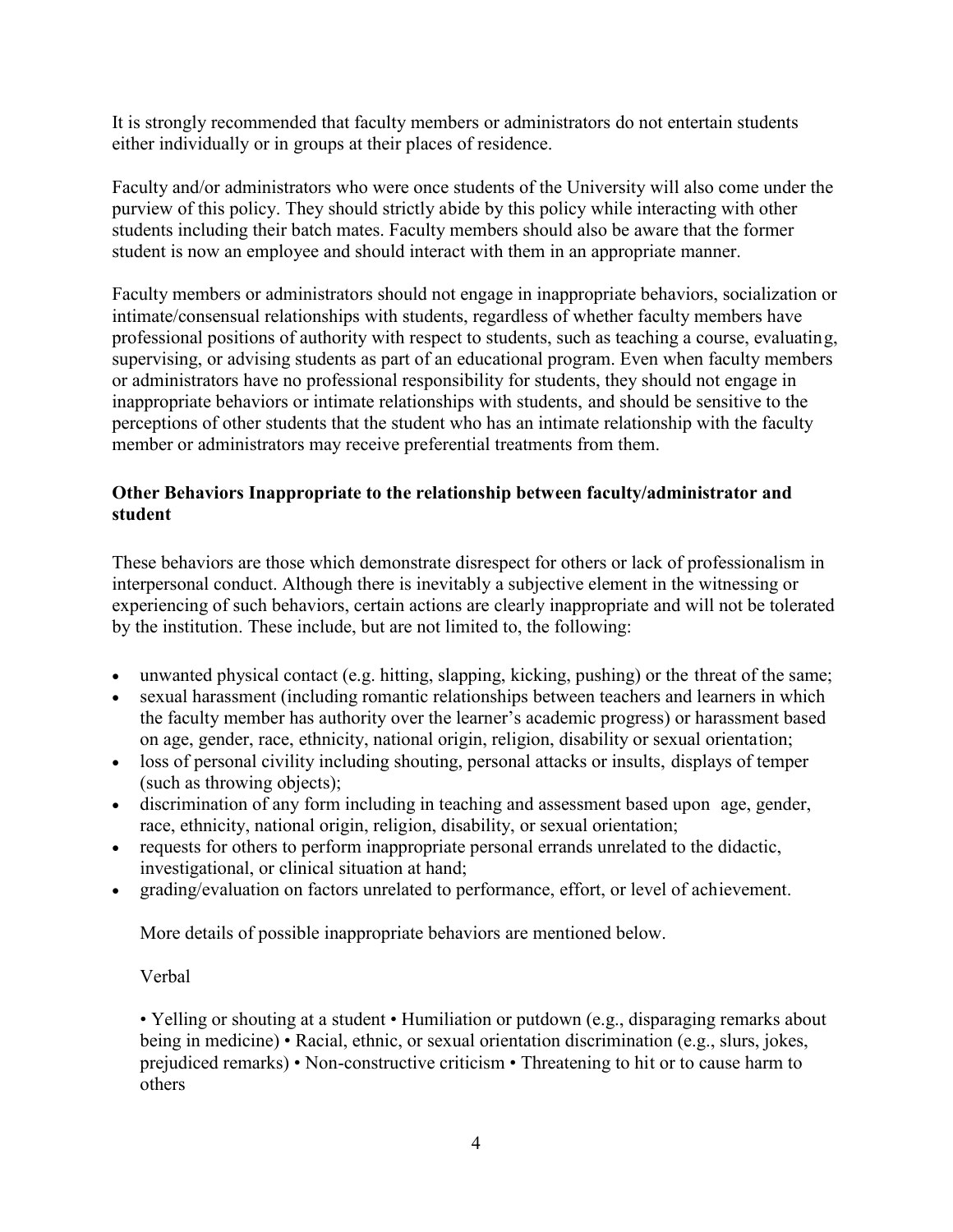#### Emotional

• Being assigned work duties for the purpose of punishment rather than education • Having others take credit for students' work (e.g., papers, projects, clinical work, or • research) • Creation of a hostile environment • Exclusion from formal or informal learning settings • Threats to one's academic standing (e.g., threatening to fail, to lower grades, or to • give a poor evaluation)

#### Sexual

• Being stared at or leered at • Unwelcome sexual comments, jokes, innuendoes, or taunting remarks about one's body, attire, age, gender, sexual orientation, or marital status • Malicious gossip pertaining to sexual habits • Display of pornographic, sexually offensive, or degrading pictures • Unwanted sexual advances, including unnecessary physical contact by touching, pinching, or patting • Nonconsensual sexual intimacy with or without actual intercourse

#### Physical

• Being pushed, shoved, shaken, or tripped • Being slapped, hit, punched, or kicked • Assault with a weapon (e.g., needle or surgical instrument) • Aggressive violation of one's personal space (e.g. "getting in one's face")

Faculty members or administrators are required to maintain a cordial, professional behavior with learners. While it is important they support and counsel learners and motivate them to excel relationships of a more personal nature may not be appropriate. Faculty members or administrators are encouraged not to accept gifts of a personal nature from students and their family members. Faculty members should have no financial dealings with students. Faculty members or administrators should not engage in any behavior or practice which can compromise their independence or objectivity or which in any way can introduce bias into the relationship.

#### **Involvement of faculty members or administrators in University business matters:**

Faculty members or administrators should not be involved in business matters of the University. Faculty members or administrators should not have financial ties with student recruitment agencies. They should not be provided commissions for student admissions.

#### **Providing medical help and consultation to students:**

Faculty members or administrators licensed to practice in Saint Lucia cannot charge students for consultation either at the school or in their private offices.

If an employed faculty with license to practice in Saint Lucia attends any students with emergency health problems in the school premises they cannot charge the students for the same.

#### **Social media accounts of faculty or administrators:**

Faculty members and administrators should ensure that photos and posts on their social media accounts do not have the potential to be regarded by external accrediting agencies as constituting